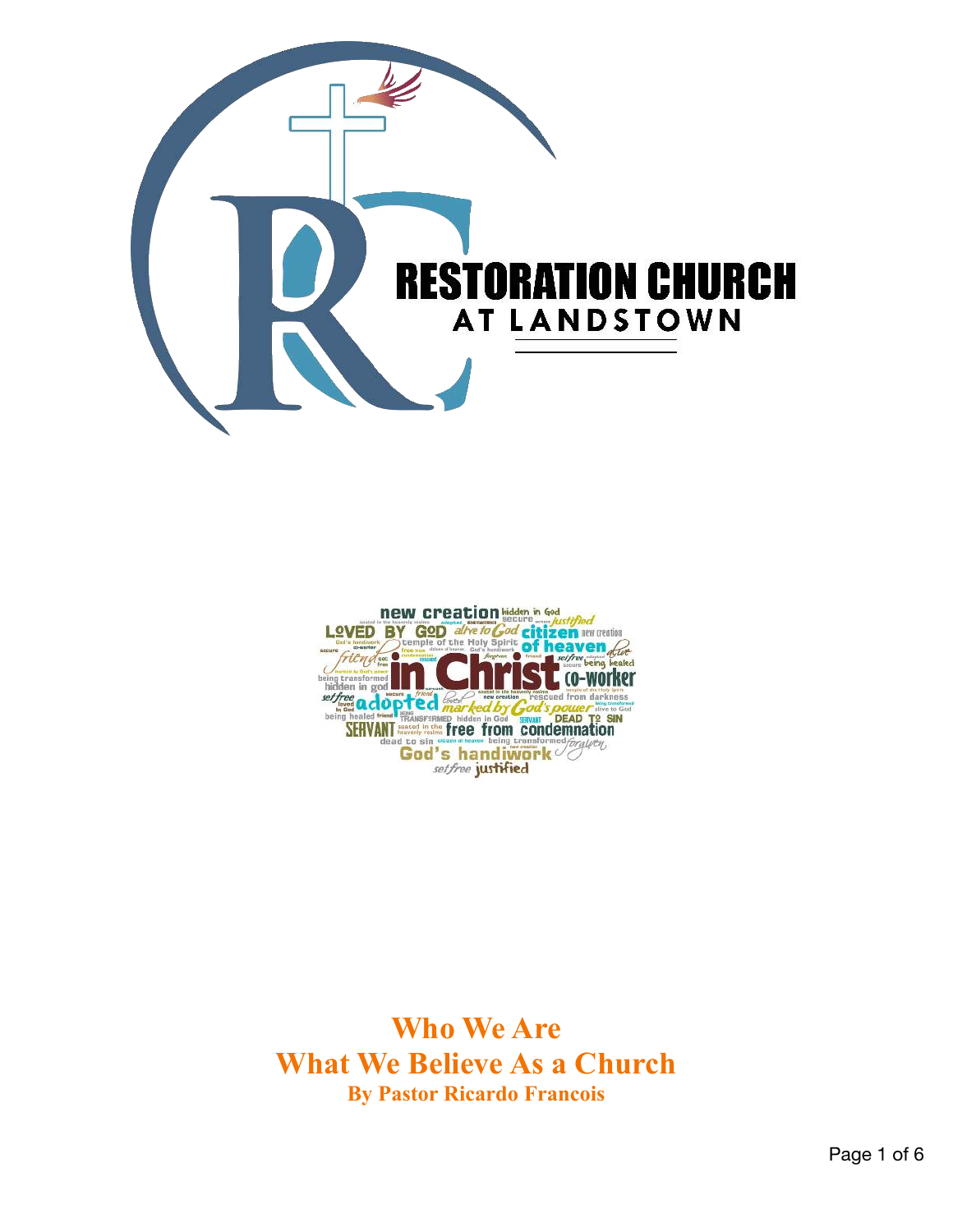

# **Our Mission:**

## *"To make More and Better Disciples of Jesus Christ"*

The mandate of Jesus can be summed up in what we call the great commission. "Go into all the world and make disciples, baptizing them, and teaching them to obey all that Jesus commanded" and the great commandment, "Love the Lord with all your heart and love your neighbor as yourself." To lead people to Christ and teach them His ways is the mission we share with the church worldwide.

# **Our Vision:**

## *"To experience church like we read about it in the Bible"*

The church we read about in the Bible sets the example for the way we are to live our lives together under the Lordship of Jesus Christ. While cultural expressions may differ, the call to live a radical lifestyle in obedience to the principles of the Bible and by the power of the Holy Spirit is the same.

# **Our Model:**

## "*Acts 2:42 They devoted themselves to the apostles' teaching and to the fellowship, to the breaking of bread and to prayer."*

The first generation church we read about in the Bible devoted themselves to the Apostle's teaching (Training and equipping) and to fellowship (ministry one to another), to the breaking of bread (worship) and to prayer (intercession). As a result the Lord added to the church daily those who were being saved.

# **Our Philosophy of Ministry:**

## *Love people for who they are: (Love)*

Jesus calls us as His followers to love one another. In John 13:34 Jesus tells us… *A new command I give*  to you, that you love one another, as I have loved you, that you also love one another. This command is based on the unconditional love, which God has for us as our father. This love is not based on performance or our tradition and finds its greatest fulfillment in the gift of Jesus Christ to us as our Savior and Lord. As we receive Jesus into our lives we become the children of God. As children, our heavenly Father loves us unconditionally. In the same way that God loves us, He asks that we love each other. As children of God, we are brothers and sister in Christ. Together, we are all part of God's family.

#### *Accept people as they are: (Acceptance)*

Jesus calls us as his followers to accept each other. In Matthew 11:28, Jesus says…*Come to me, all you*  who labor and are heavy laden, and I will give you rest. God accepts everyone who comes sincerely before Him in brokenness and repentance. All He asks is that we surrender our lives to Him and yield to Him as our Lord. In the same way that Jesus accepts us, He asks that we accept others. We receive people where they are, not where we wish they would be. We accept everyone no matter where they may be in their walk with Jesus.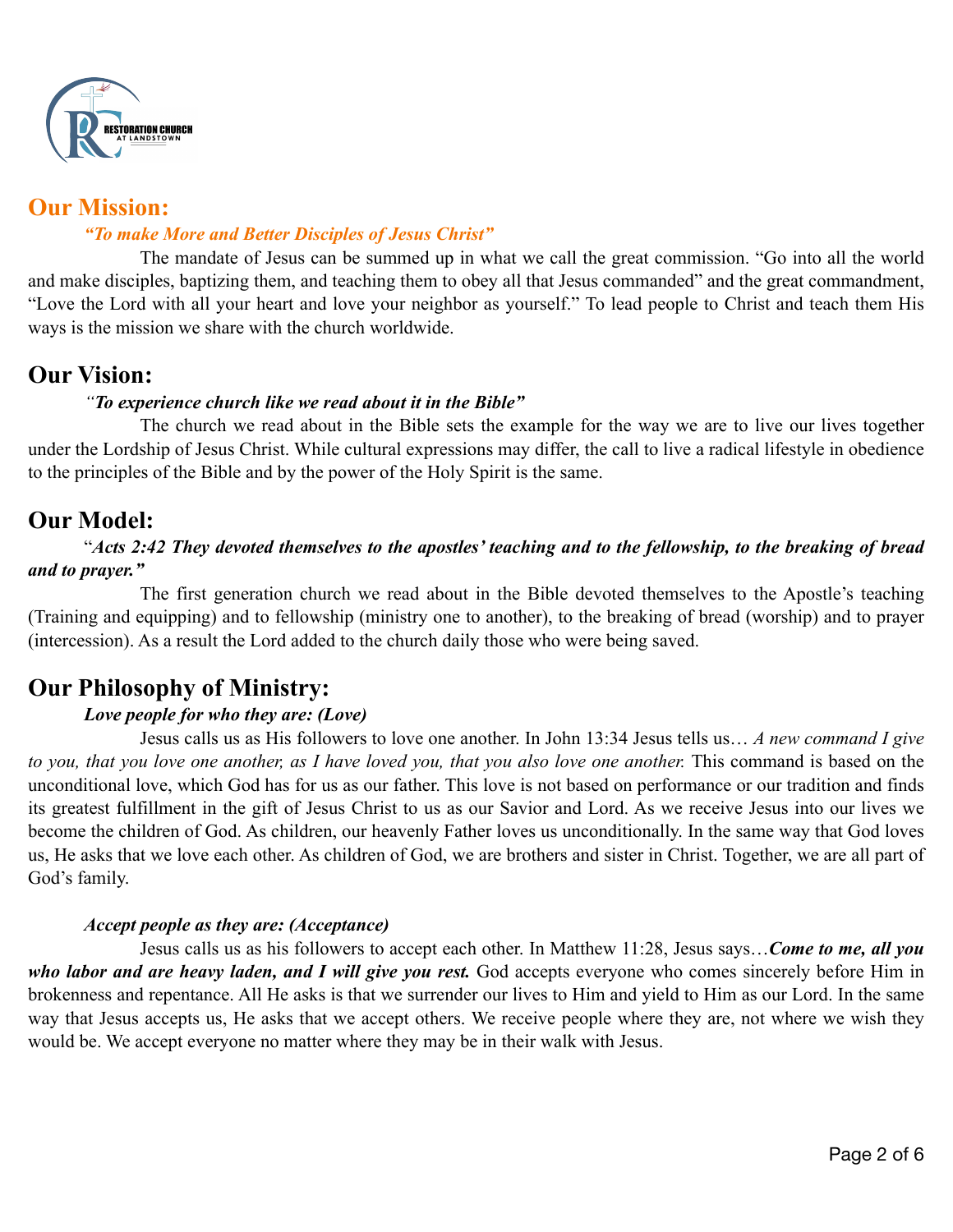#### *Forgive people no matter what: (Forgiveness/Honor)*

Jesus calls His followers to forgive each other. No matter what may have happened in the past we are to extend Jesus' forgiveness and our forgiveness to others. Jesus tells us in Luke 6:37 to… **Judge not, and you shall not be judged. Condemn not and you shall not be condemned. Forgive, and you will forgiven.** As God's children, we are to be people of mercy. We are to extend forgiveness to those who have hurt or offended us. Just as Jesus forgave our sins through His death on the cross, we also are to forgive the sin others commit agains us.

# **We Believe:**

- **In** one God revealed to us as Father, Son and Holy Spirit.
- **In** God the Father who governs the earth according to His will and purpose.
- **In** God the Son who was conceived by the Holy Spirit, born of a virgin, died on a cross, was buried and raised from the dead in order to provide the way for us to be brought back into relationship with God.
- **In** God the Holy Spirit who prompts us to repent and live according to the principles of God's Kingdom, producing the fruits and imparting the gifts of the Spirit for successful living and serving.
- **In** the church universal made up of all those who have been called out of darkness into the light, have placed their faith in Jesus for salvation and who live under His Lordship.
- **In** the Bible as the only written Word of God and the ultimate authority for what we believe and the way we are to live.
- **In** the visible return of the Lord Jesus Christ in great glory and power to receive into heaven all those who have personally received Jesus as Savior and Lord and to send to hell all those who have not accepted Jesus as their Savior and Lord.

## **We Are A Community**

# **Hosting God's Presence**

Hosting God's presence through the work and power of the Holy Spirit is central to all that we are seeking to accomplish. Giving the Holy Spirit time and room to move in each cell (home) group, celebration service, healing or deliverance session, facilitates the Holy Spirit's work and movement in the lives of the individuals being ministered to. Hosting His presence requires faith on our part in believing that God, through the Holy Spirit, wants to move and that He rewards those who diligently seek Him and facilitate His presence.

# **Authentic Biblical Community**

Biblical community is like a family. It is a safe place to establish relationships that bring life to each individual; a relationship with God and relationships with one another. *Loving* people for who they are, *accepting* them as they are, and *forgiving* them no matter what they have done in the past or in the present produces a culture where each person is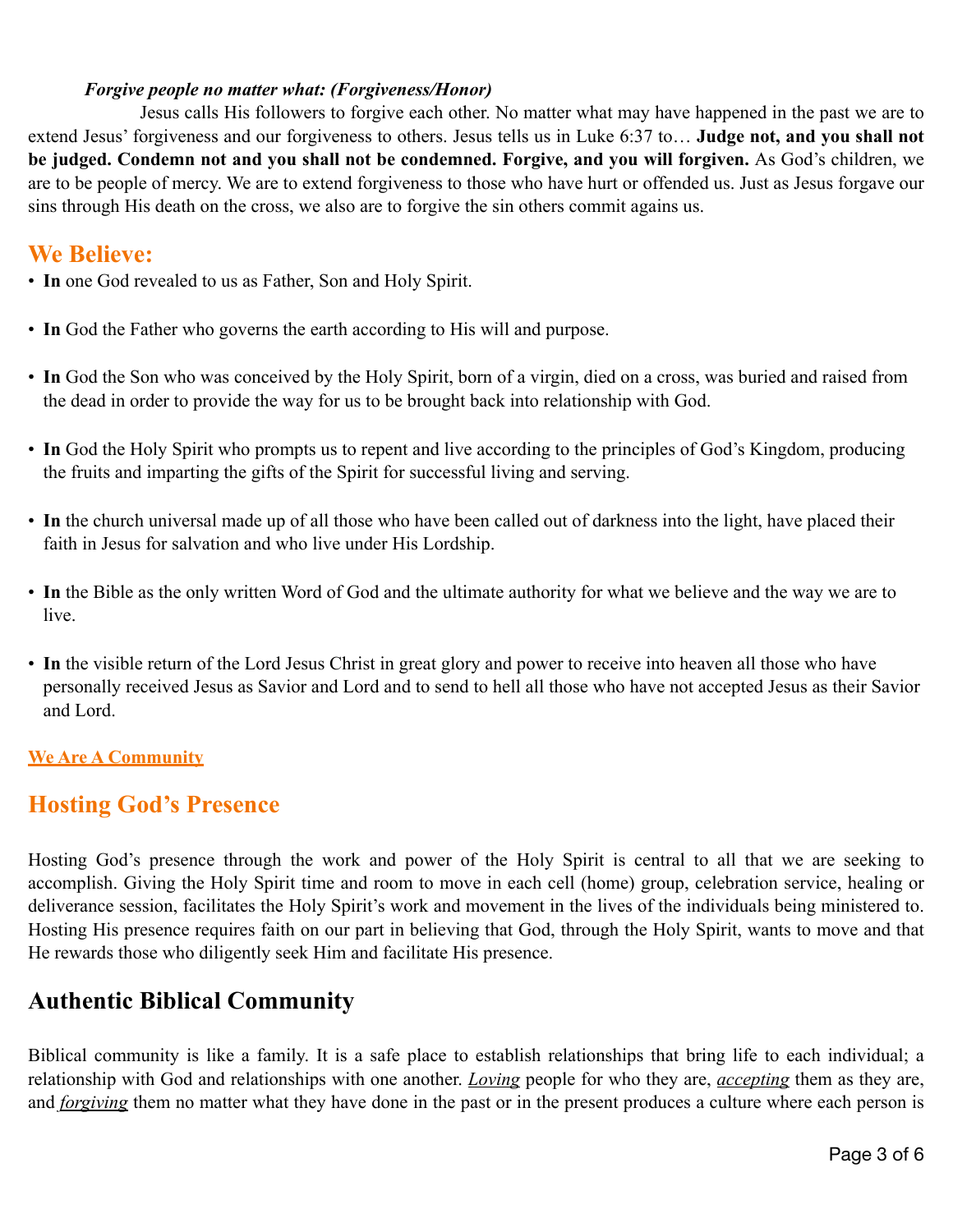*honored* and valued. As spiritual moms and dads mentor and teach spiritual sons and daughters, young believers are discipled and grow in the ways and wisdom of the Lord.

# **Every participant a carrier of God's presence**

One to another ministry is a primary way that God makes His presence known in the midst of a group of believers. As we pray and prophecy one to another, the Holy Spirit is released to move, God's glory is revealed, and His purposes are realized. Ministry is not just filling a particular organizational role. It is primarily spiritual and displayed through prophecy, healing, deliverance, encouragement, mercy, forgiveness, and the exercising of spiritual gifts. As individuals find their God-ordained purpose, they are released into the fullness of all God intends for them to be as a carrier of His presence.

# *OUR VALUES*

# **12 Foundational Values**

#### *1. Truth*

The Bible is God's Word. It outlines the standard by which our attitudes and behavior are to be measured. The challenge is to always bring our lives up to the standard of Truth and not adjust the standard of Truth to line up with our lives. Biblical standards of conduct supersede all other social and cultural standards.

#### *2. Community*

The church is a place to belong. It is like an extended family where each member is responsible to and for one another in accountable relationships. Members of the church care for and serve one another in an atmosphere of love, acceptance, and forgiveness and live their lives together in both small and large group settings.

#### *3. Leadership*

The pastoral eldership team has the freedom and responsibility to lead the church under the Lordship of Jesus Christ who is the head of the church. A presiding elder gives overall direction to the eldership and is responsibility to manage the daily activities of the congregation. Instead of doing the entire ministry, elders are responsible to train and equip the people and release them to engage in their callings and ministries.

#### *4. Life Transformation*

Lives are transformed by the renewing of our minds. More than simply knowing about God and the Bible, we must personally know Him in an intimate, transparent relationship where we experience forgiveness of sin, freedom from past hurts, and healing of brokenness in our lives through the life-changing power of the Holy Spirit.

#### *5. Every Member a Minister*

Every member, including youth and children, is to be actively involved in ministering to one another to build up the local body of Christ. In order for this to happen, each member is encouraged to pursue a path of discipleship thus equipping him or her in his or her gifting and call. Through spiritual gifts and the power of God, each person is a vessel of love, care, and healing.

#### *6. Worship*

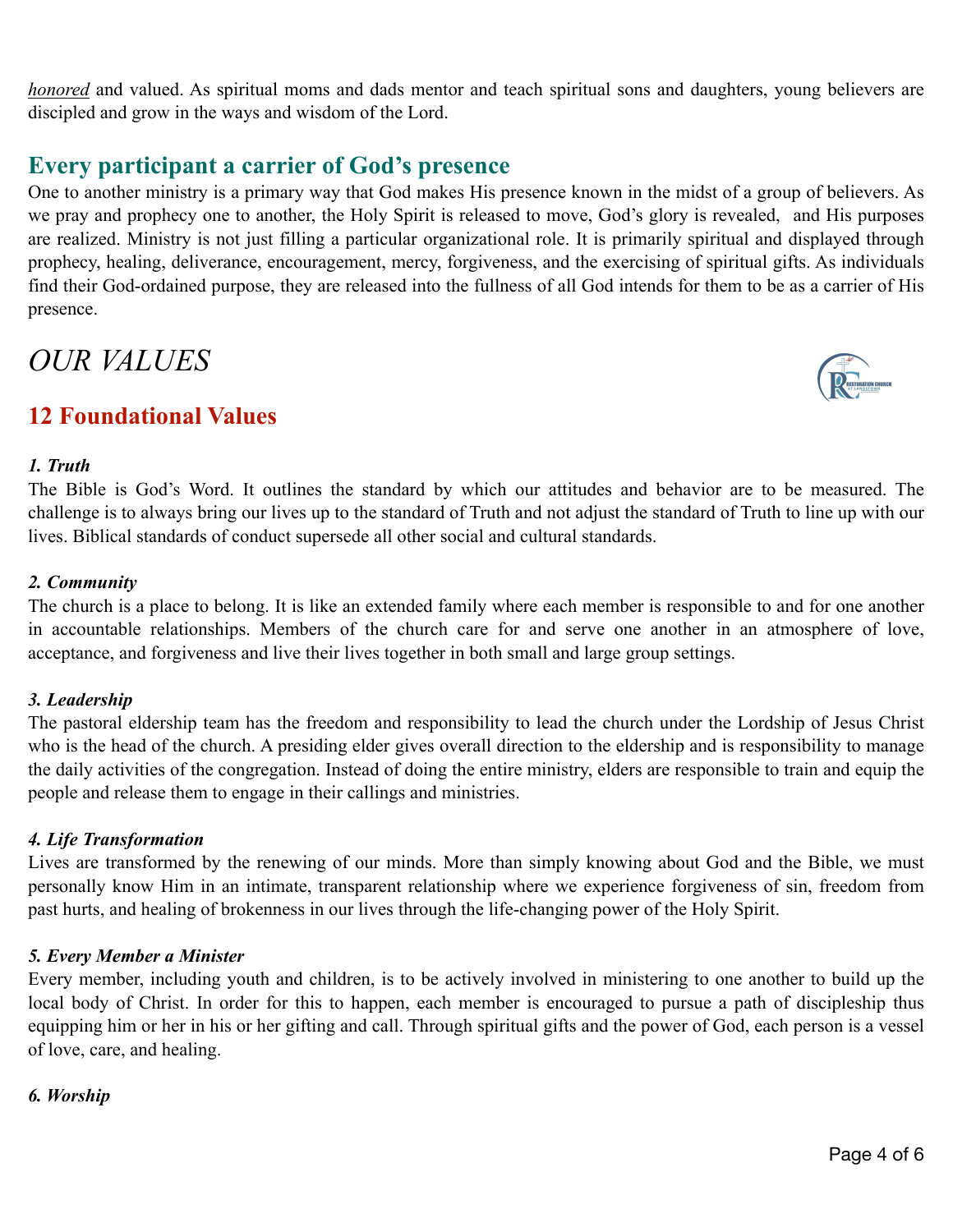Through worship we bless God and minister to Him. We praise Him for who He is through singing, other worshipping arts, and the spoken word. Our

worship services include celebration, adoration, proclamation, and exultation.

## *7. Prayer*

Prayer is the foundational work of the church. In prayer, we discover and are led to accomplish the purpose of God in our life, family, church, community, nation and world. Our need to pray reminds us that the vision of God and the work of the kingdom are beyond our own ability to bring to pass and that without His help we can accomplish little.

# *8. Giving*

The tithe (10% of ones income) is the foundation of Biblical giving and is given to and distributed by the local church. Faith promise giving for missions, sacrificial giving for facilities and compassion giving for the needy are each given above and beyond the tithe. While the tithe is given out of obedience to God, offerings above and beyond the tithe are optional and are to be given according to ability and desire.

# *9. Faith*

As God's children, we are called to walk by faith and not by sight being led by the direction of the Holy Spirit and the instructions of God's Word. We therefore value hearing God's voice, obeying His directives, and applying the Word of God to our daily lives.

# *10. Work of the Holy Spirit*

The Holy Spirit has been given to empower the church to fulfill the purpose and claim the destiny God has created us for. We therefore value the Holy Spirit's presence and power in every celebration gathering, cell meeting and personal relationship.

## *11. Outreach*

The main focus of the church is to be outward rather than inward and the local congregation is the main tool God uses to bring transformation to communities. Reaching out to others is not simply one of the things we do but the focus of everything we do as a church. Extending the kingdom of God both at home and around the world must be at the forefront of our minds in every decision we make.

## *12. Unity*

Working together as a local body of Christ is essential if we are to accomplish the tasks that God has for us. We also value relationships with other local congregations and ministries who are like-minded. We share common vision, values, objectives, and distinctive as local congregations as well as with the broader Restoration network of churches.

 $\mathbb{F}$